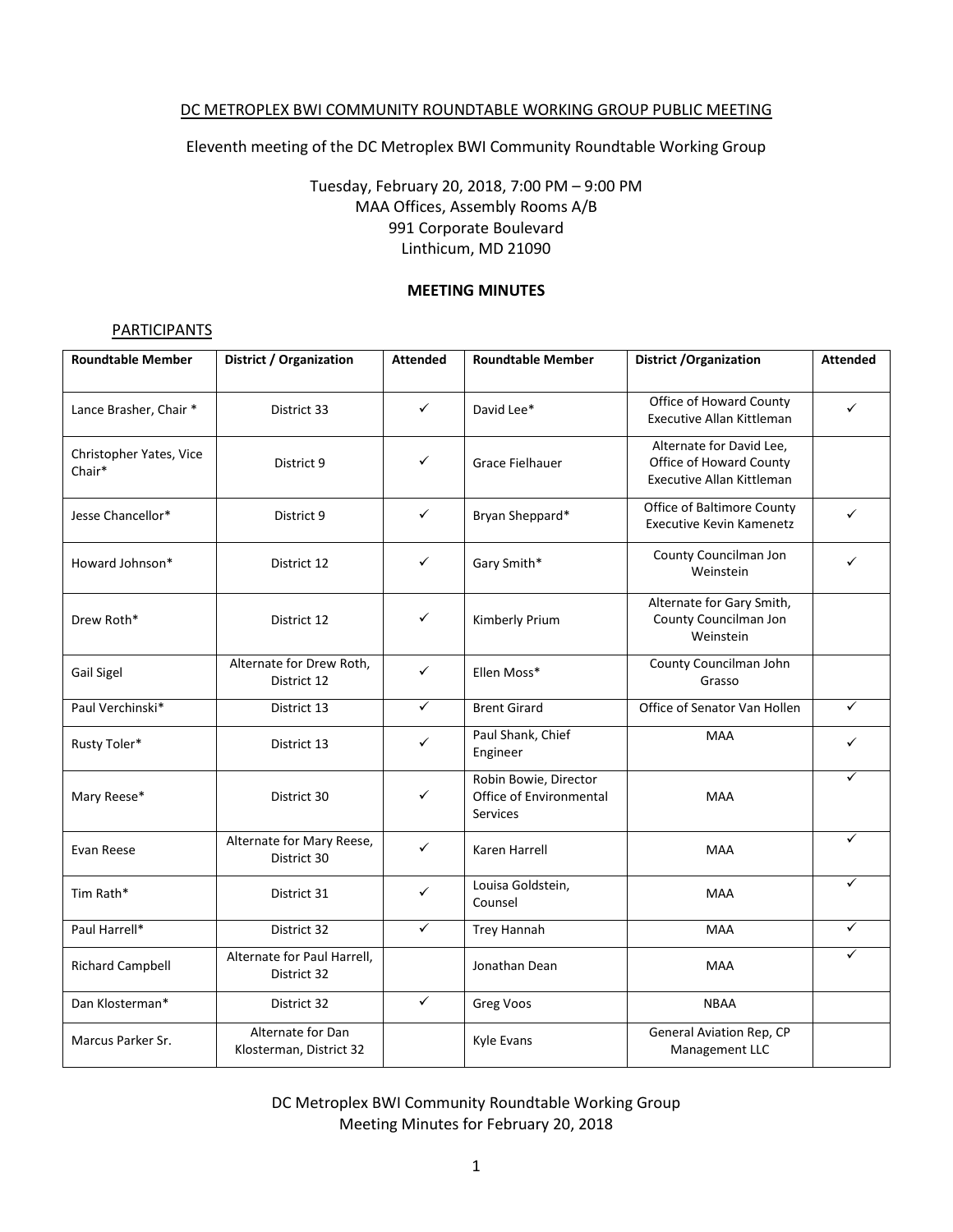| <b>Roundtable Member</b>    | District / Organization                                                                          | <b>Attended</b> | <b>Roundtable Member</b>                           | District / Organization | <b>Attended</b>      |
|-----------------------------|--------------------------------------------------------------------------------------------------|-----------------|----------------------------------------------------|-------------------------|----------------------|
| David Scheffenacker<br>Jr.* | District 32                                                                                      | $\checkmark$    | David Richardson                                   | Southwest Airlines      |                      |
| Erica Wilemon*              | District 33                                                                                      | $\checkmark$    | Leslie Swann, Airspace<br>Services Senior Advisor  | <b>FAA</b>              |                      |
| Linda Curry                 | Erica Wilemon, District 33                                                                       | $\checkmark$    | John Belk, PBN Policy<br><b>Group Team Manager</b> | <b>FAA</b>              | $\checkmark$ (Phone) |
| Pat Daly Jr. *              | Office of Anne Arundel<br>County Executive Steven<br>Schuh                                       | ✓               | Scott Proudfoot, BWI Air<br><b>Traffic Manager</b> | FAA                     |                      |
| Ramond Robinson             | Alternate for Pat Daly Jr.,<br>Office of Anne Arundel<br><b>County Executive Steven</b><br>Schuh |                 | Paul Takemoto, Office of<br>Communications         | FAA                     |                      |

#### *\*Voting Members*

Contractor Support Kurt Hellauer, HMMH Adam Scholten, HMMH Royce Bassarab, HNTB

#### MEETING MATERIALS

Participants received the following materials in advance:

- Meeting Agenda for February 20, 2018
- Draft Meeting Minutes from December 5, 2017
- Draft Meeting Minutes from January 16, 2018
- Draft Proposed New Section of FAA Reauthorization Act of 2018

## Handouts at meeting:

- Draft January 16, 2018 Meeting Minutes
- Draft Proposed New Section of FAA Reauthorization Act of 2018
- Note Regarding BWI Marshall Airport Noise Zone from Mr. Howard Johnson, DC Metroplex BWI Community Roundtable District 12 Representative
- DC Metroplex BWI Community Roundtable Thank You Letter for Budget Testimony
- DC Metroplex BWI Community Roundtable 2017 Annual Report
- MAA NextGen Briefing with Budget & Taxation Committee, Thursday February 1, 2018
- "FAA's NEXTGEN PROGRAM: WHAT WENT WRONG AND HOW CONGRESS CAN FIX IT", prepared by Montgomery County Quiet Skies Coalition (MCQSC) on January 31, 2018

## **1. Introductions (7:10)**

Mr. Lance Brasher (Chair) welcomed attendees and began the meeting.

## *Member roll call*

Mr. Brasher asked members of the Roundtable to introduce themselves and include the legislative district they represented to allow members of the audience to better identify which Representative is associated with their district. Roundtable members introduced themselves to meeting attendees.

## *Review and approve agenda for tonight's meeting*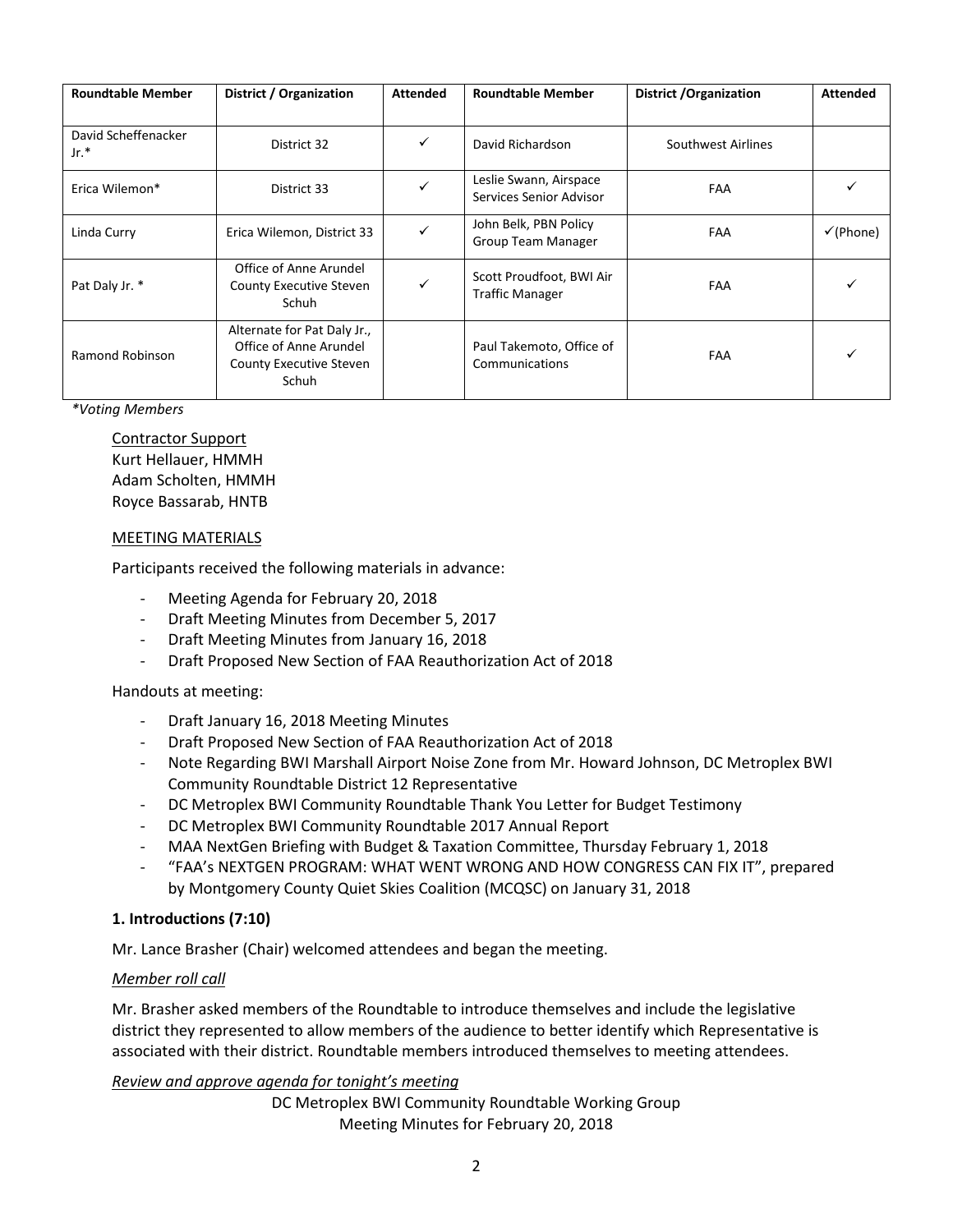Mr. Brasher inquired if Roundtable members desired to discuss the agenda for the meeting. Vice-Chair Mr. Chris Yates moved to approve the agenda. Mr. Paul Verchinski seconded the motion. All were in favor. Tonight's meeting agenda is approved.

# *Review and approve December 5, 2017 meeting minutes*

Mr. Brasher discussed the December 5, 2017 meeting minutes and noted that although the minutes were circulated at the January meeting, there was a motion for the approval of those minutes to be delayed until tonight's meeting. He inquired if the Roundtable had adequate time to review the minutes and if there was a need for further discussion. Mr. Verchinski moved to approve the December meeting minutes. Mr. Jesse Chancellor seconded the motion. All were in favor. The December 5, 2017 meeting minutes are approved.

## *Review and approve January 16, 2018 meeting minutes*

Mr. Brasher noted the Roundtable minutes for the January 16, 2018 meeting were recently circulated to the Roundtable for review. He inquired if the Roundtable wanted to move ahead with approving the January minutes, or defer approval of the minutes to the March Roundtable meeting. Mr. Gary Smith noted there was an error in the January minutes as it relates to the attendance of Ms. Kimberly Prium. Mr. Smith noted Ms. Prium was noted in the minutes as being present for the January meeting, but Ms. Prium was actually not in attendance. Mr. Brasher noted the January minutes would be corrected accordingly to reflect that Ms. Prium was not in attendance. Mr. Yates moved to approve the January minutes with the corrections noted by Mr. Brasher and Mr. Smith. Mr. Smith seconded the motion. All were in favor. The January 16, 2018 meeting minutes are approved.

## *Roundtable election reminder*

Mr. Brasher reminded Roundtable members that under the Roundtable charter there are yearly elections for Chair and Vice-Chair. Mr. Brasher noted he has received comments from other Roundtable members desiring to postpone the elections until March. Mr. Chancellor moved to postpone the Chair and Vice-Chair election until the March Roundtable meeting. Mr. Smith seconded. All were in favor. The Election of the Roundtable Chair and Vice-Chair are postponed to the March Roundtable meeting.

# **2. Updates on PBN Working Group and Responses on Data Requests**

Mr. Brasher moved to discuss updates from the PBN Working Group and data requests from the Roundtable to the FAA. Mr. Brasher noted he was pleased to have representatives of the FAA in attendance and was hopeful they would be able to give an update on the PBN process as well as work through some of the action items assigned to the FAA by the Roundtable.

Mr. Yates presented the spreadsheet of action items assigned to the FAA. He noted the action item list represents all the items for which the Roundtable has requested clarification or additional data over the last few months and has reached approximately 102 items. Mr. Yates noted that in the interest of time, he would only initially be reviewing approximately ten of the items, which represented the items assigned to the FAA with the highest priority.

Mr. Yates discussed action item 52, "Request baseline report from Phase 1 of the PBN Implementation Working Group", and inquired if the FAA had any insight on this item. Mr. Leslie Swann from the FAA introduced himself and thanked the Roundtable for his invitation to attend tonight's meeting. Mr. Swann responded to Mr. Yates question, and noted the baseline analysis report is complete, but is awaiting a signature from airspace services and has yet to be signed. He also noted that in order for the Roundtable to gain access to the report, a Freedom of Information Act (FOIA) request should be made to the FAA.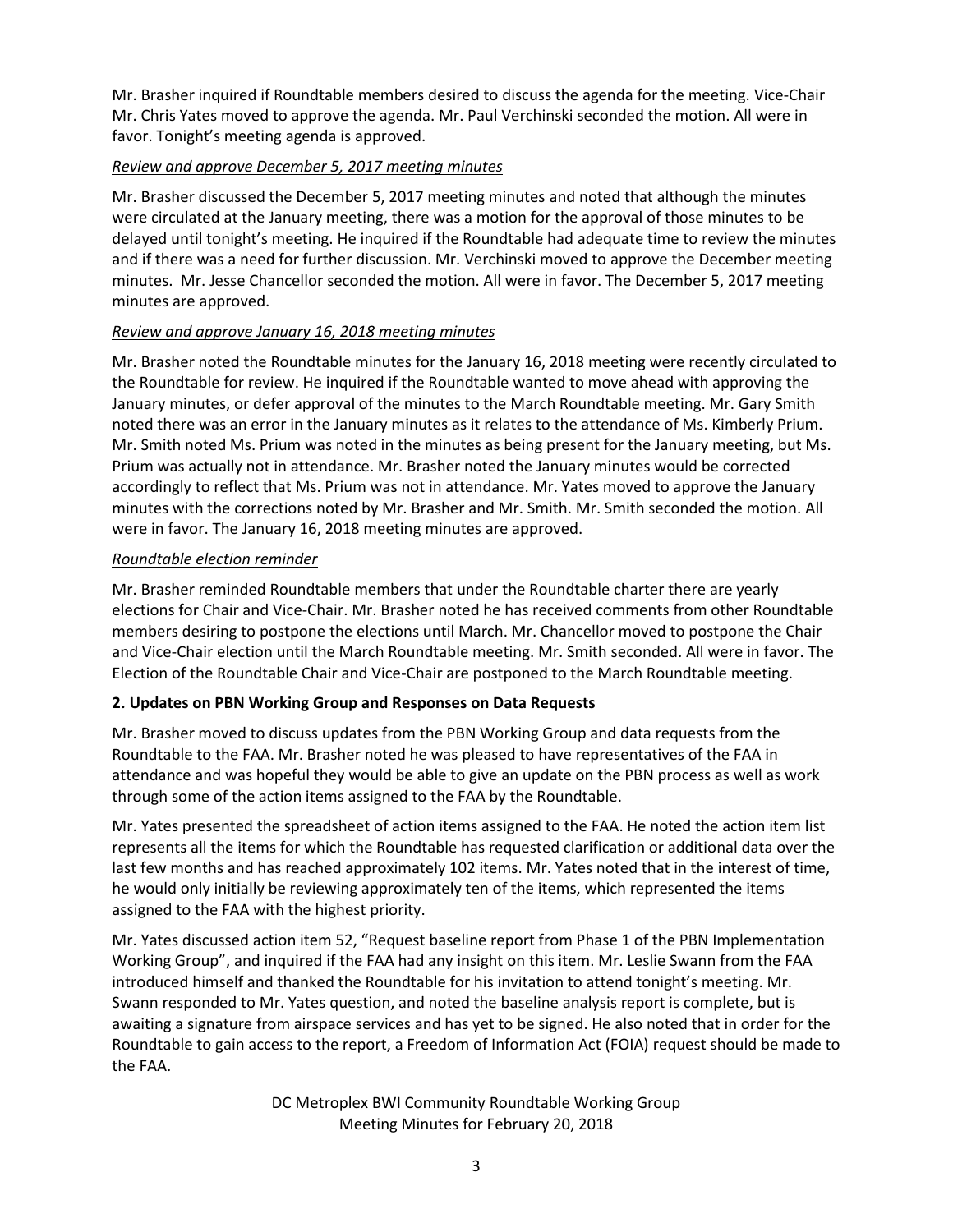Ms. Linda Curry inquired if Mr. Swann had an idea of when the baseline analysis report (BAR) may be signed. Mr. Swann indicated he did not know when the BAR would be signed, and inquired with Mr. John Belk from FAA if he knew how long the BAR had been waiting for a signature and when it may be signed for release. Mr. Belk noted that in order for a Performance Based Navigation (PBN) project to move forward, a core working group must complete the BAR prior to the assembly of a full working group and the commencement of full working group activities and a review by FAA legal. Mr. Belk noted he was not aware of the exact date, but that the BAR for the Capital Project Working Group would have been signed prior to the start of full working group activities, which began in August 2017. Mr. Belk also noted that the FAA would prefer the Roundtable make a FOIA request for the BAR, and that the FAA would be happy to help the Roundtable with the FOIA request if they were uncertain of how to navigate through the process.

Ms. Curry inquired when it was determined by FAA that a FOIA request was needed to obtain the BAR. Mr. Belk noted he was not aware of the specific date when the decision was made, but that the date could be provided if the Roundtable desired. Mr. Belk also noted that once the FOIA request is made that the timeline for the FAA fulfilling the request was relatively quick. Ms. Curry responded that the Roundtable's issue is that the BAR was requested from the FAA in August, and that the Roundtable is now just learning that a FOIA is needed to obtain the report from the FAA and considerable time has been lost in the meantime.

Mr. Belk further discussed the BAR, and noted it looks at the scope of the project, which he believed was shared with the Roundtable. Ms. Curry interrupted, and noted the scope of the project had not been shared with the Roundtable. Ms. Curry inquired if the scope also required a FOIA request to the FAA. Mr. Belk responded he was under the impression, the scope had been shared with the Roundtable and that if it was not, it was something the FAA would work to rectify. Ms. Curry inquired if the scope could be provided by the next Roundtable meeting. Mr. Belk responded that the Minutes from the August 10, 2017 Technical Exchange Meeting between the FAA and the MAA reflected the scope of the project and that those minutes were shared with Mr. Paul Shank from the MAA on September 21, 2017 and were recently re-sent. Mr. Roth inquired if the August 10 meeting minutes clearly identify what items were considered as being within the scope of the project. Mr. Belk responded the August  $10^{th}$  minutes discussed exactly what items the FAA was considering as being contained within the scope of the Project and are also reflected in a PowerPoint presentation which was presented at that meeting.

Mr. Patrick Daly inquired as to why a FOIA request was required. Mr. Swann noted that the FOIA process is typically used when any citizen or organization of the US is requesting information from the US Government. The FOIA process is required as that is the current policy of the US Government for disseminating information and it allows for the redaction of classified or sensitive information. Ms. Curry inquired as to why a FOIA is necessary at this point. She noted the Roundtable has been talking with the FAA for some time and never once has the FAA informed the Roundtable the information needed to be obtained through a FOIA request. Ms. Curry concluded by inquiring that, moving forward, would everything the Roundtable has requested since August now needs to be done through a FOIA and that without a FOIA the Roundtable would not be able to obtain the documents that have been requested. Mr. Yates responded and noted that the Roundtable would come back to discussing the FOIA issues at a later date and that the Roundtable would proceed with submitting a FOIA request for the BAR.

Mr. Brasher inquired if the PBN working group meetings to date have minutes. Mr. Belk responded that detailed minutes are compiled for each of the PBN working group meetings and include descriptions of the potential procedure designs. Once reviewed by FAA legal it would be the preference of the FAA for the Roundtable to request the minutes through the FOIA process if they would like to review. Mr. Smith inquired as to whom requests should be directed to from the Roundtable for clarification on Roundtable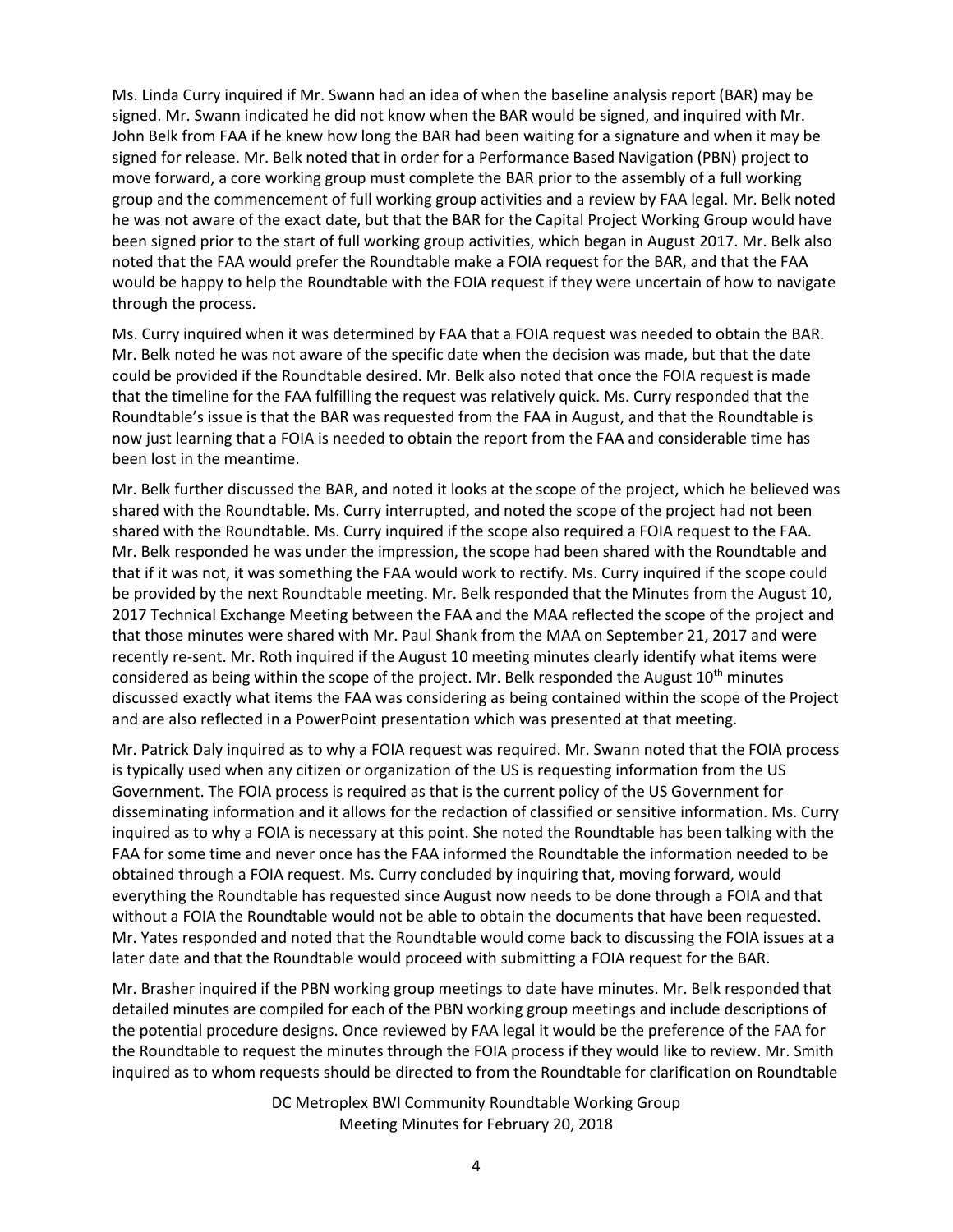requests whether it be via a FOIA or otherwise. Mr. Swann responded and noted it would be best for the Roundtable to direct requests to the FAA Regional Administrator, as that will streamline the communication and coordination process.

Mr. Yates moved on to discuss action item 43, "Roundtable members asked FAA to seek a waiver (to vector departures) to produce some dispersion". Mr. Swann noted there are no waivers required for controllers to have the ability to vector aircraft. Mr. Swann added that NextGen procedures are designed to reduce risks for repeatable flight paths and reduce interaction between pilots and air traffic controllers, but that controllers will vector as necessary on an as needed basis.

Mr. Yates discussed action item 49, "Meeting with SW Airlines to discuss higher altitudes during visual approaches". Mr. Swann noted that the FAA conducted research to determine if this meeting with Southwest Airlines occurred, and was unable to locate any records indicating that such a meeting had taken place.

Mr. Yates reviewed action item 53, "explain the acronym RAPT". Mr. Swann explained the acronym RAPT stands for Regional Airspace and Procedures Team. He explained the RAPT is a regional level focus point for coordinating the approval and prioritization of Required Navigation Performance (RNP) and other instrument procedures.

Mr. Yates discussed action item number 54, "Minutes from the 10 August FAA/MAA Technical Meeting". Mr. Belk noted the minutes from the August 10, 2017 meeting have been provided to MAA for distribution to the Roundtable and that a comprehensive PowerPoint that was presented at that meeting can be provided if it had not been already.

Mr. Yates presented action item 21," Mr. Evan Reese requested that FAA develop maps and pull data showing operations for the 2017 timeframe". Mr. Belk noted that he recalled the request for this data was made, but that he could not recall the request was approved. Mr. Yates inquired if this should be left as an open item to which Mr. Belk agreed.

Mr. Yates reviewed action item 26,"Mr. Reese asked how the notional paths compare to NextGen and pre-NextGen paths. He asked for a percentage overlap". Mr. Swann noted an initial briefing on the notional was provided on November 7, 2017 and that a more detailed final briefing would be provided within the next few months once the procedures are mature and closer to finalization.

Mr. Yates moved on to discuss action item 39, "Mr. Belk asked if MAA could provide FAA with complaint data with smaller pinpoints on addresses to be more precise". Mr. Belk noted that the data was never received, but that it has been overcome by events as well as more recent analysis and would no longer be helpful. Mr. Yates agreed and noted MAA has been doing a lot of work related to this task.

Mr. Yates concluded by reviewing action items 62 and 71, "Request copies of all minutes of PBN Working Group meeting" and "Mr. Shank or Mr. Brasher to reach out to FAA for contact information of responsible individual(s)". Mr. Yates noted item 62 had already been discussed earlier during the meeting and that action item 71 had already been completed.

Mr. Swann noted with regards to minutes from the PBN working group meetings that the FAA normally does not release the minutes as they are pre-decisional in nature. He noted the FAA does not intend to release the minutes at this time, but that the Roundtable will have opportunities to ask the working group about their activities when they come back to brief the Roundtable on the mature notional designs. Mr. Drew Roth responded and explained Ms. Elizabeth Lynn Ray from the FAA gave the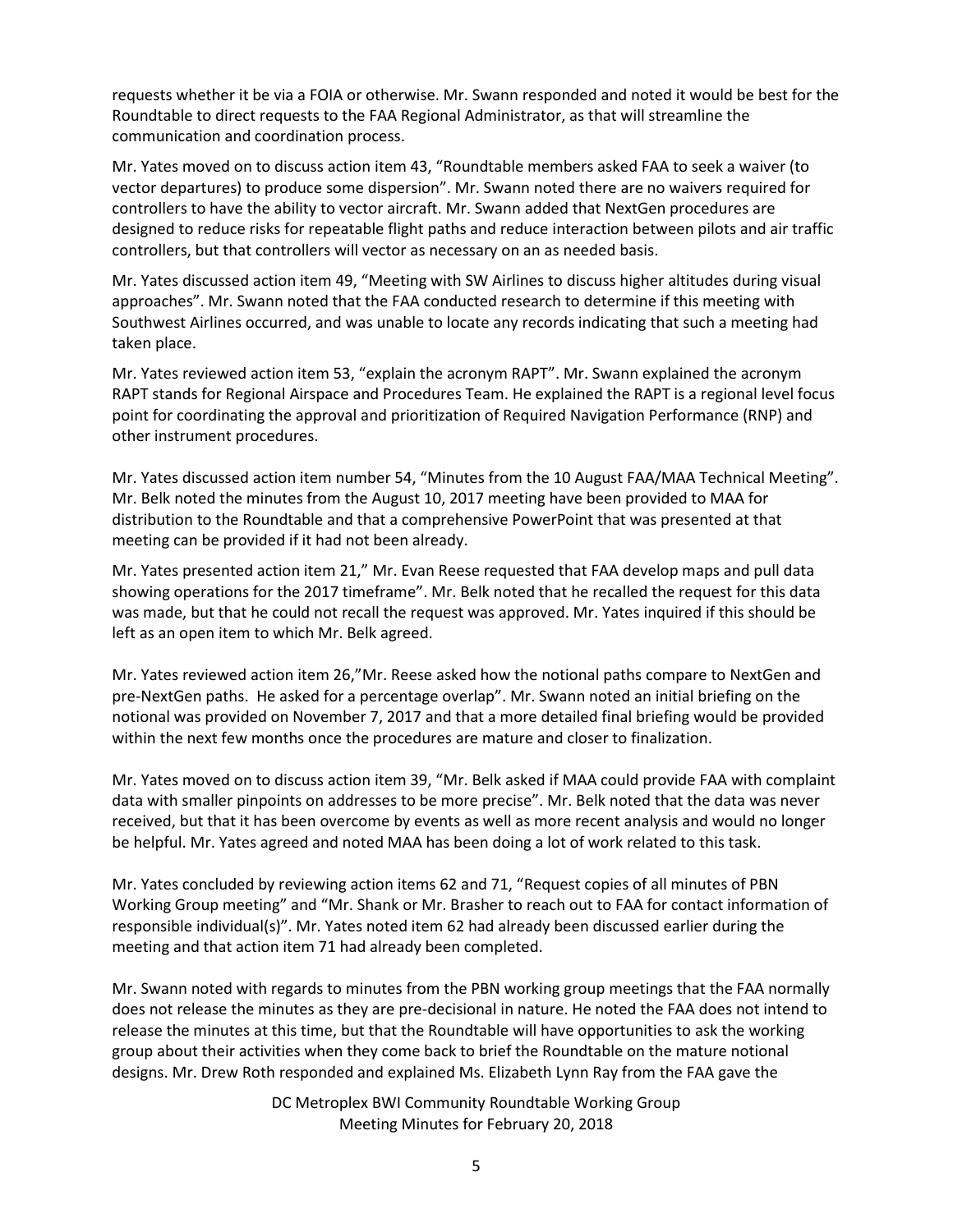Roundtable a presentation on the process for changing procedures. He noted that as part of that process, Ms. Ray explained that various proposals for procedures would be presented to the working group as options. Mr. Roth emphasized that at no point since the working group was formed has the FAA provided information to the Roundtable on what proposals were put forward and if any of these proposals addressed the Roundtables concerns. Mr. Swann responded and noted that the working group planned to return to present to the Roundtable in April and additional data regarding the proposals presented to the working group will be provided.

Ms. Reese noted that when the working group process was described to the Roundtable a year ago, the Roundtable was assured they would be kept informed of what information was put before the working group at the start of the process. She noted what is being proposed now is the opposite, and that the information will be presented at the end of the process, and does not allow the Roundtable to react and determine if concerns are being addressed. Mr. Belk responded and noted that this project was very large in nature with respect to Regan National (DCA), Dulles International (IAD), Andrews Air Force Base (ADW), Baltimore Washington Thurgood Marshall International (BWI), and other airports. He noted that all the flight procedures in this area are intertwined and complex. Mr. Belk noted that he recalled Ms. Ray stated in her presentation that there would be periodic updates on the progress of the working group, to which one was provided in November and another will be forthcoming in April. For the FAA to give a monthly update to how procedures are evolving is difficult, and would not be practical as the procedure designs are constantly changing and being adjusted during each working group meeting. Mr. Roth responded and noted that he did not ask for a month-by-month or blow-by-blow update, he asked for the proposals the working group was going to consider on behalf of the Roundtable at the beginning of the PBN process.

Mr. Belk noted the working group has been given a consistent message and tasking with regards to the Roundtable's concerns. He noted this message has not changed, and Mr. Shank on behalf of the Roundtable kept the working group appraised of the Roundtable's concerns and what had been discussed with the Roundtable during the August Technical Exchange and November Roundtable meetings. Mr. Belk emphasized the working group has not forgotten what they were trying to accomplish, and he could not predict how acceptable the work that was done by the working group will be to the Roundtable in April, but the working group went to great lengths to try and accommodate what the Roundtable asked the working group to do.

Mr. Jesse Chancellor interjected and noted it needed to be clarified that the PBN working group is working on the request of the Roundtable. He explained the Roundtable has a single request, which is to revert flight paths back to pre-NextGen procedures to the maximum extent possible using new technology. Mr. Chancellor noted that the working group might have ended up working on some items that were the result of speaking with the Roundtable, but the work that is actually being done is the work of the FAA. Mr. Paul Harrell responded and added that as one of the Roundtable members present at the August Technical exchange meeting, there were some items requested by the Roundtable that were not included in the presentation from the FAA regarding the scope of the project. He noted the question the Roundtable is asking is for the FAA to confirm the proposals that were put forward to the working group were what the Roundtable actually asked for. The Roundtable has heard multiple reports from Mr. Paul Shank regarding the working group and that some proposals may not represent exactly what the working group is asking for but has never heard from the FAA directly.

Mr. Swann inquired with Mr. Belk that when the working group presents to the Roundtable in April, that does not necessarily reflect the work of the working group is complete. Mr. Belk responded that when the working group presents to the Roundtable in April the working group has reached a point with the notional designs that have accomplished what was asked of the working group to the maximum extent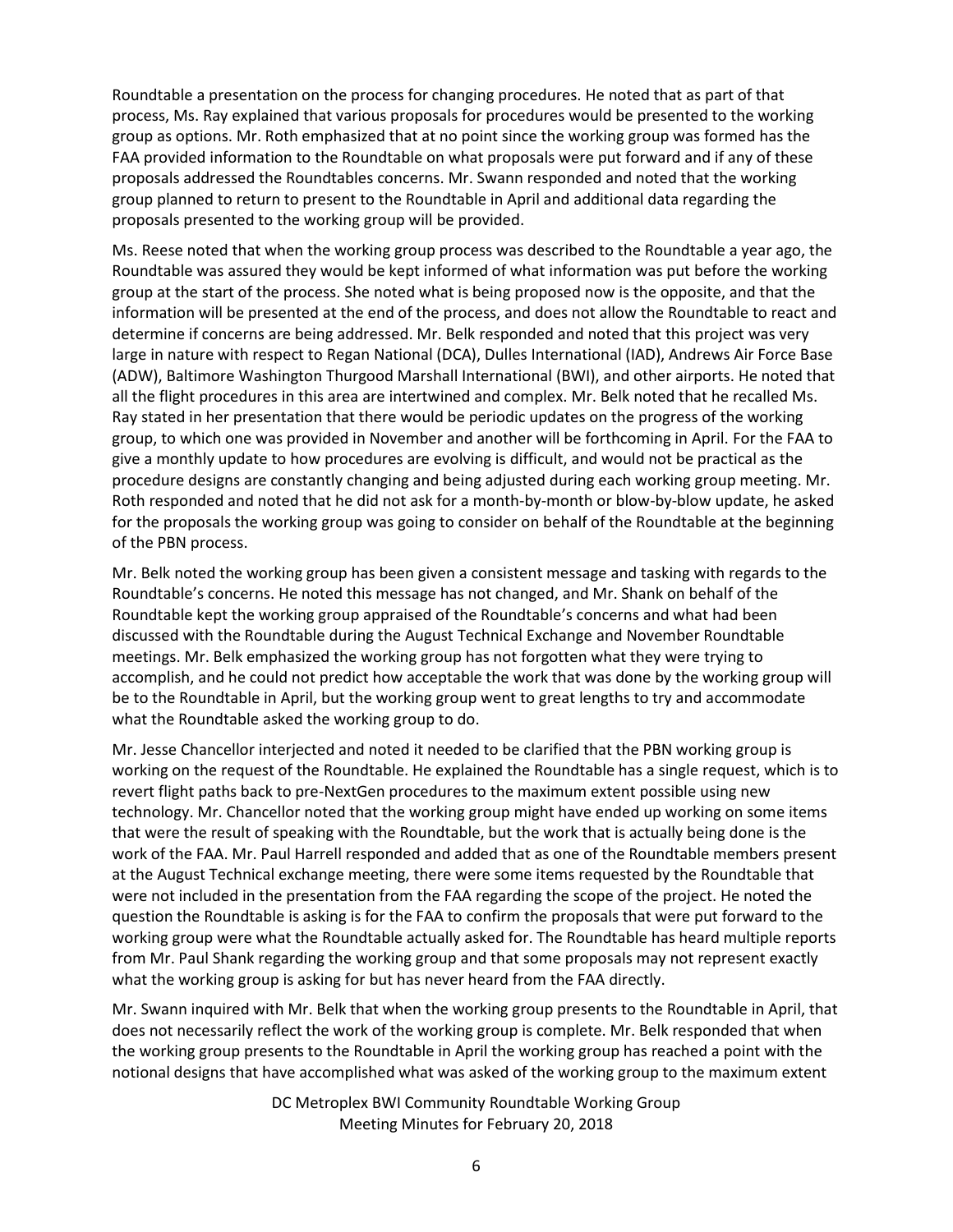possible. He explained that if there were still concerns, however, that there was some flexibility to reengage and make additional adjustments. Mr. Belk concluded with noting that changing procedures are a complex process and that the working group was committed to trying to address as many of the Roundtable's concerns as possible.

Mr. Brasher provided a summary of the Roundtable's position. He noted the Roundtable was formed in March 2017, at which point they asked the FAA to immediately revert to old procedures. He noted Ms. Elizabeth Lynn Ray of the FAA responded to the Roundtables request and said the FAA was not able to revert to procedures immediately. The Roundtable understood, and decided to continue to engage with the FAA. Ms. Ray also noted during this time that none of the PBN procedures that were implemented changed arrivals. Mr. Brasher noted the Roundtable then went through a period of discovery regarding the approaches and other procedure changes at BWI.

Mr. Brasher continued and noted the FAA then received a presentation from Mr. Robert Owens in July and explained how in the past aircraft were vectored on arrival and departure but were no longer being vectored as frequently. The Roundtable emphasized to Mr. Owens the preference toward vectoring, and he indicated more vectoring was possible and could be implemented without changing procedures. The Roundtable followed up the presentation from Mr. Owens with a letter to the FAA dated July 25, 2017, but did not receive a response. Following the letter, the Roundtable had a follow-up call with Mr. Owens and Ms. Ray where both expressed the idea that the FAA would try some informal measures to try to achieve the goals of increased vectoring as requested by the Roundtable.

Mr. Brasher noted it was not long after this call that the PBN working group was formed and the Roundtable realized the working group had not received formal input from the Roundtable. The Roundtable drafted a letter on September 8, 2017 to the FAA detailing the Roundtable's concerns of early turning, lower, and more concentrated flight paths and requesting the FAA return procedures back to historical flight patterns. He explained the Roundtable did not get a response to the letter for a long time, and eventually received a response from Ms. Jodi McCarthy of the FAA noting the FAA was committed to transparency. Mr. Brasher noted the Roundtable needing to request meeting minutes from the working group meetings via the FOIA process was not transparent, but the Roundtable would proceed anyway. Mr. Brasher concluded by asking Mr. Swann what the FAA was considering to do about increasing aircraft altitudes.

Mr. Swann responded that the working group is looking at various options to address the Roundtable's concerns and that changing procedures is a complex process. He noted when one procedure is changed, it is a domino effect that touches other procedures and then may require changes to those procedures as well. Mr. Swann noted that even with these challenges, the FAA is committed to seeing what options are available that could try to address all the Roundtables concerns.

Ms. Mary Reese noted that a lot of what was going on was not new procedures, especially concerning arrivals. She noted many of the changes were the result of the way air traffic controllers are managing air traffic and doing things that the new NextGen system has incentivized them to do, such as clearing aircraft direct to navigational points, visual approaches, and to fly at lower altitudes. Ms. Reese also noted that controllers told her they are not able to revert to more vectoring sustainably as the workforce of air traffic controllers has been cut. She noted during the Roundtable's visit to Potomac TRACON in Warrenton, VA the controllers and other staff she spoke with indicated that the staffing has been cut significantly. Mr. Swann responded he was not aware of the staffing at Potomac TRACON, but noted the FAA recently hired a large amount of Air Traffic Controllers and the FAA was not cutting back on the controller workforce.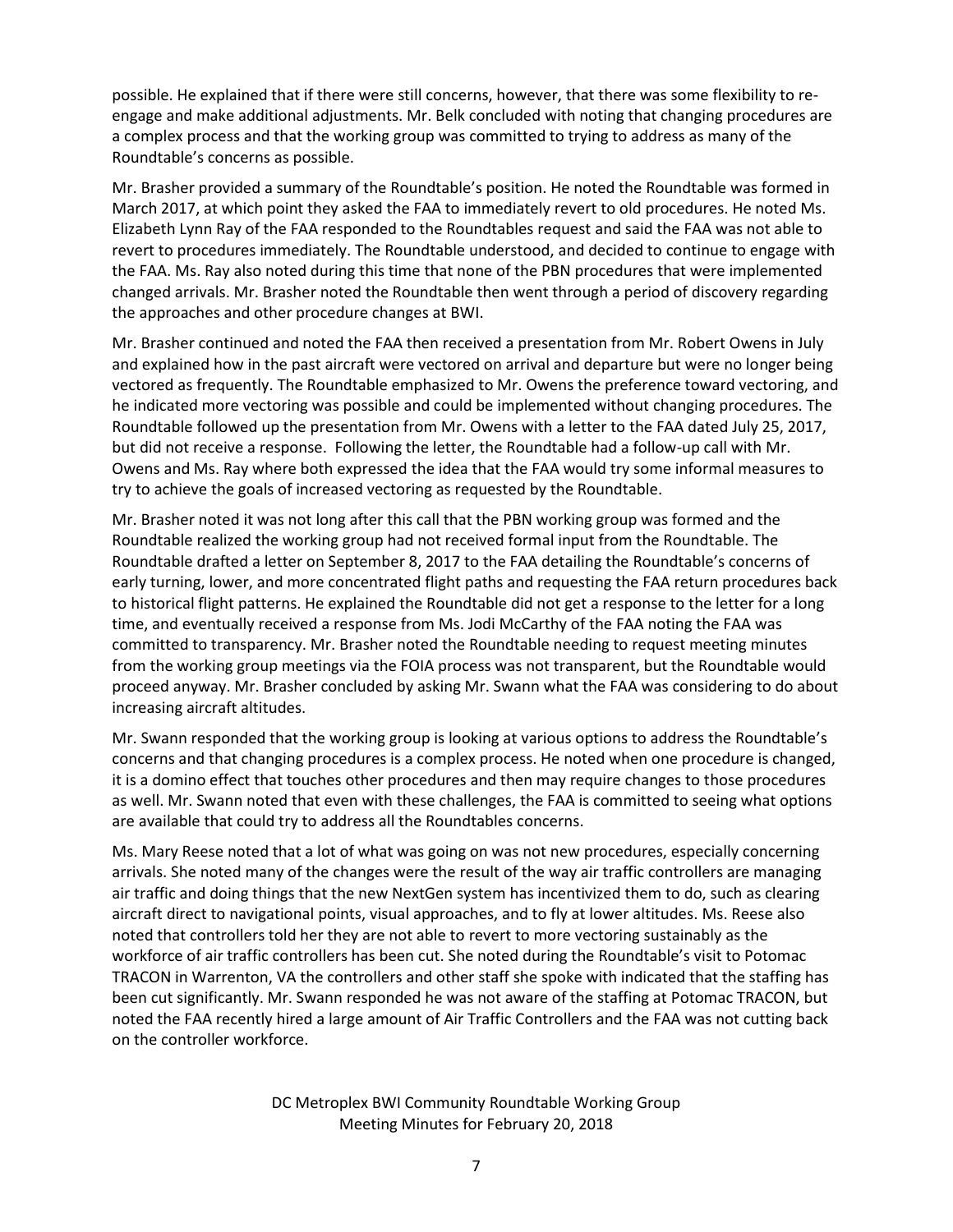Ms. Reese indicated she did not understand the domino effect described by Mr. Swann. She noted clearing aircraft for less visual approaches, and creating more waypoints for controllers to clear aircraft to would increase dispersion. Accomplishing those things would not necessarily result in a domino effect. Mr. Swann noted the FAA is under a congressional mandate to modernize ATC system. He explained that as part of that modernization new routes are designed to be safe, repeatable, and conform to flight standards. He noted air carriers must also be involved as part of this process and that the FAA must ensure procedures that are designed can actually be flown. Ms. Reese inquired if there are still some aircraft that need to be vectored. Mr. Swann responded that some aircraft are still vectored, but also that procedures are designed with the intent most aircraft will not need to be vectored.

Ms. Reese indicated she was displeased with Mr. Swann's responses and that he was avoiding the question posed by Mr. Brasher regarding changing aircraft altitudes. Mr. Belk responded he was not comfortable answering the question as this is an issue still being explored by the working group and would be more comfortable providing details at the April meeting.

Ms. Reese interjected and noted the Roundtable was not sure the FAA had briefed the PBN working group about the Roundtable's concerns. Mr. Brasher agreed, and noted at the November meeting the FAA PBN Co-leads would not acknowledge that they got RT's September letter. Mr. Brasher explained he believed the FAA wants to help solve the Roundtable's problems and that the Roundtable has been clear in what they want. He concluded by noting that the most recent letter from Ms. McCarthy was not helpful, but truly does believe people in FAA want to address the Roundtable's concerns and thanked the FAA for attending the meeting.

Mr. Brasher moved to discuss public comments. Mr. Verchinski interjected, and noted he wanted to make a comment about the method with which MAA is aggregating complaints that are being recorded via telephone. Mr. Verchinski noted he placed a public comment via phone the day of the meeting and that the phone system asks for detailed information. He noted it does not specify what that detailed information is, and that people likely do not know what to provide. He concluded by stating that this was a major oversight and should be investigated. Ms. Brasher agreed and noted it should be reviewed.

## **Deliverables:**

MAA to review complaint hotline for information requested of complainants

## **3. Public Comment**

**Ms. Laura Donovan** of Glen Burnie discussed a report from the Office of the Inspector General (OIG) regarding the delayed implementation of PBN due to community concerns over aircraft noise. Ms. Donovan explained further that in the report it was noted that while regulations did not require the FAA to fully assess the impact of aircraft noise, the FAA could have anticipated there would have been issues due to public controversy surrounding the implementation of similar procedures at other airports. Ms. Donovan wanted to know what agency to speak with that was in charge of the regulations that did not require the FAA to fully assess the impact of aircraft noise. Mr. Swann responded he could not really answer the question, but the National Environmental Policy Act (NEPA) contained the regulations that governed noise impact with regards to the implementation of procedures. Ms. Donovan inquired further and asked if she was informed after contacting the agency in charge of NEPA that the responsible agency was the FAA, who should she contact at FAA? Mr. Swann noted she would likely need to contact the Regional Administrator, Ms. Jennifer Solomon, but was not sure.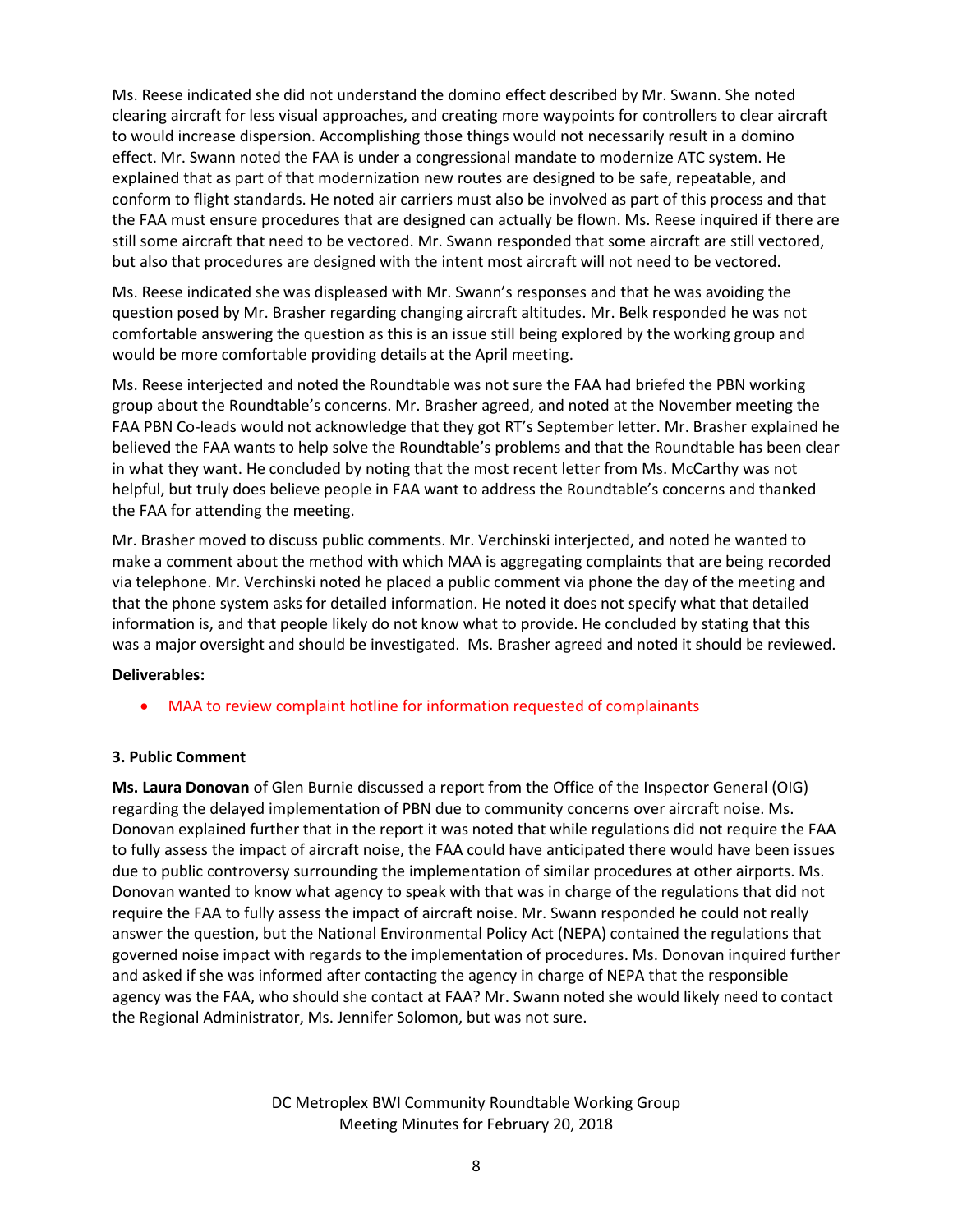**Mr. Drew Breittholz** of Severna Park noted he lived near Round Bay for over four decades and that he is on the arrival path for BWI. He noted in the past aircraft sporadically flew over the South River. Since the flight paths have changed in the last few years, he has noticed aircraft are now flying over the South River every three to five minutes. He has also noticed from flight tracking applications such as FlightRadar24 that planes a year ago were coming over the area between 3,200 and 3,700 feet. Most recently, aircraft are consistently getting lower and lower. Mr. Brightholtz noted he has flights from carriers such as FedEx and Amazon Prime coming in at altitudes between 1,200 and 1,800 feet. He inquired as to why aircraft cannot remain above 3,000 feet as has been the case in the past instead of the lower altitudes he has observed recently. Mr. Roth responded that he created a diagram to the effect of Mr. Breittholz's comments and provided it in the letter drafted by the Roundtable and sent to the FAA in September.

**Mr. Mark Peterson** of Elkridge noted after the last Roundtable meeting in November he went outside to observe aircraft. He noted where he lives he can see multiple planes lining up to fly over his residence. He noted the first aircraft he saw was a Southwest flight, which rattled the windows in his home and was difficult to speak over. That aircraft was followed by a British Airways Boeing 787, which appeared to be one-third higher in altitude than the Southwest flight before. After the British Airways flight, there was another Southwest airlines flight which appeared to be as low as the first flight. He noted that the pilot of the third flight could see that the second flight was higher than that aircraft, yet that aircraft remained lower than the second flight. He noted he was not sure if British Airways uses some other system, but that aircraft was barely on the verge of being tolerable. He also noted he could tell the British Airways flight was a Boeing 787 by looking up. The Southwest flights he was not able to determine since they are impossible to identify due to the large number that fly in and out of BWI, but he suspects they were Airbus. Mr. Peterson inquired why it is that low altitudes are blamed on the aircraft computer systems, since the systems are supposed to be similar between aircraft yet are creating large differences in altitude.

**Mr. Michael Bahr** of Harmans Woods noted he resides three miles from the airport and his residence faces to the northwest. He noted when aircraft are departing runway 28 they generally appear above the tree line of his property. Recently, he has seen an increase in the number of aircraft below the tree line. He noted on or around approximately February 7 or 8 that it was very loud when aircraft were departing and that he could hear aircraft departing from the airport. He explained that once the departing aircraft cleared the tree line of his property, they were very loud, and were turning around his home or right after Aviation Boulevard**.** He noted these sharp turns and low altitudes over his home started in September, and that he can see the low loud turns on radar tracking applications. He noted the sharp turns appear to be predominantly from flights bound for Northeast destinations such as Boston, New York, and New Hampshire. Mr. Bahr also noted that he is sensing there is an older cycle of jet aircraft that are flying through BWI that were retired 25 years ago, such as stage one or stage two aircraft. He noted these aircraft were much louder when taking off, and newer aircraft are much quieter.

Mr. Shank noted that aircraft flying today must be certified to stage three or greater noise standards and that it appears aircraft are turning before the Noise Abatement procedure for runway 28 which mandates no turns before 3 Nautical Miles (Nmi) Distance Measuring Equipment (DME) and thus flying lower to the ground and could be visual noise. Ms. Curry interrupted and inquired what was meant by the term "visual noise". Mr. Shank explained that it was a term used by the PBN working group that if an aircraft fly's directly overhead, it is interpreted to be louder than it really is based on visually observing the aircraft. Ms. Curry noted that it was offensive to hear this term and implies that the aircraft was quieter than it actually was to the community. Mr. Shank responded he appreciated Ms. Curry's comment and was reporting back on what he observed during the PBN working group meetings. He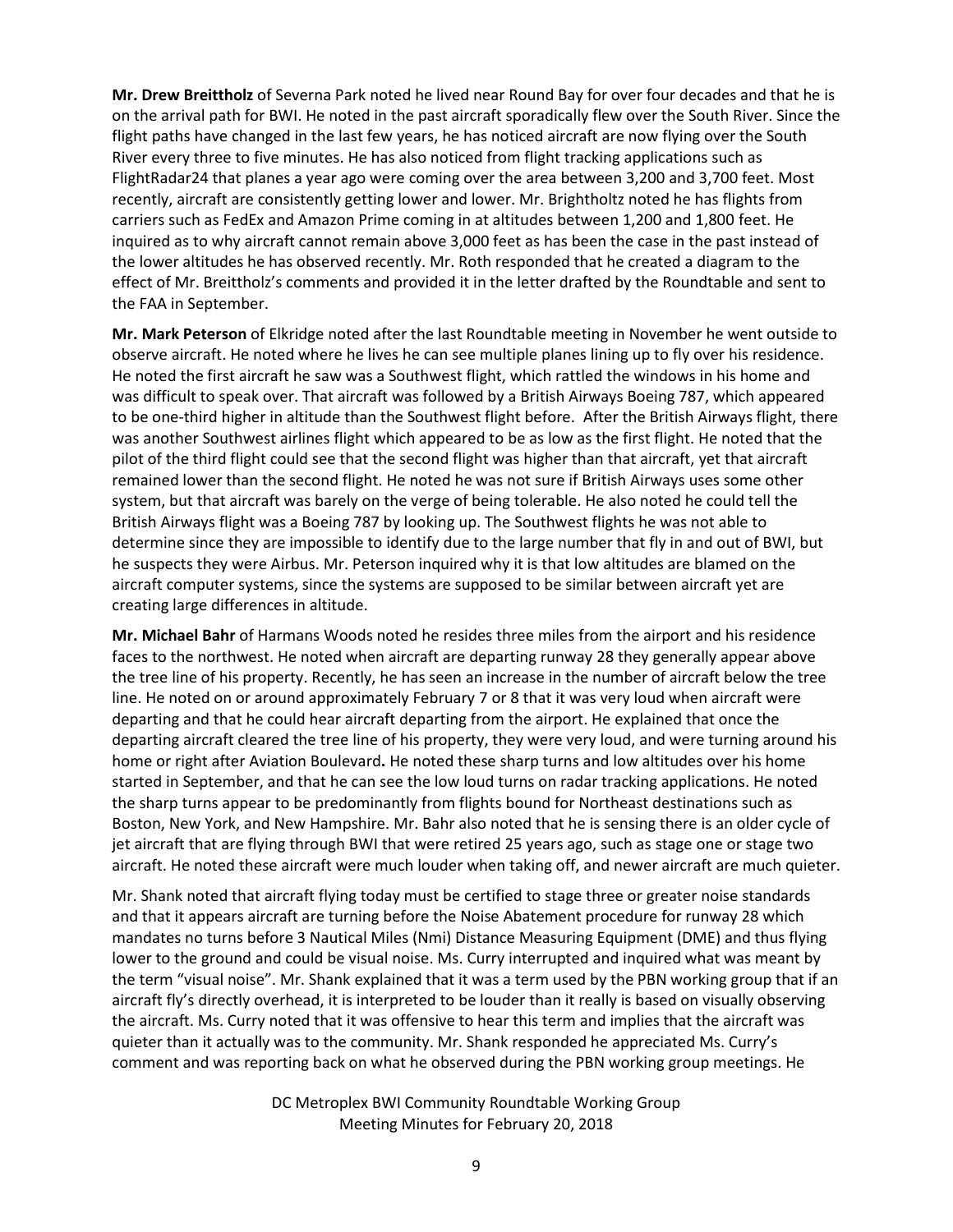noted that he did not disagree with Ms. Curry, and that by virtue of the aircraft being closer the aircraft was nosier. Mr. Swann noted that "visual noise" was not an official term used or recognized by the FAA.

Mr. Bahr inquired about the rules governing aircraft noise as were presented in the Airspace 101 session preceding the Roundtable meeting and what the airport could do to influence aircraft fleet mix. Mr. Kurt Hellauer of HMMH responded that aircraft are certified under Federal Aviation Regulations (FAR) Part 36, and that the airport does not have the ability to exert control over what aircraft operators choose to operate at an airport. Mr. Chancellor inquired if the airport does not have control over the aircraft fleet mix or other aspects of airport operations, what items can the airport control. Mr. Hellauer responded the airport could conduct a FAR Part 150 or FAR Part 161 Study. He explained a Part 150 Study sets forth the standardized means of accounting for and modeling aircraft noise and allows for the development of Noise Compatibility Programs (NCPs) which also can include voluntary Noise Abatement Procedures (NAPs). He also explained a Part 161 Study allows an avenue for airports to establish restrictions on operations such as curfews, but that it is a long, complex, difficult, and cumbersome process that the airport must petition the FAA to approve. Mr. Chancellor responded that if a Part 161 Study is at the petition of the airport, couldn't that include the airport petitioning the operators with FAA approval to change the aircraft fleet mix to phase out older and nosier aircraft. Mr. Hellauer responded that this has already occurred under FAR Part 36 through the certification of aircraft noise levels through Stages, and that Stage 1 and 2 aircraft have already been retired. Mr. Bahr inquired as to what was the definition of "retired" with regards to aircraft certification. Mr. Hellauer responded the term "retired" as it relates to aircraft certification meant an aircraft was no longer allowed to operate within the US National Airspace System (NAS).

Mr. Bahr noted recently he has been hearing some aircraft at the beginning of their departure roll, but that most of the time aircraft on departure roll have been relatively quiet at his residence. He noted he felt there was something going on with these aircraft perhaps related to fleet mix that made these aircraft louder. Mr. Brasher noted it would be beneficial to try and track these aircraft and identify specific flight numbers or flight times so the Roundtable could engage with the airlines to see if they would be willing to help address the Roundtables concerns.

**Ms. Barbra Deckert** of Elkridge inquired as to why the FAA is suddenly requiring the Roundtable to submit a FOIA to obtain information regarding the proceedings of the PBN Working Group Meetings. She inquired further if this was precipitated by the pending legal action against the FAA by the State of Maryland. Mr. Swann responded the requirement for obtaining information via a FOIA was not the result of pending legal action against the FAA and that the FOIA process was the general process that needed to be followed for obtaining information from the government. Ms. Deckert inquired further, as to whether the FOIA request would involve fees from the government. Mr. Swann noted that if the amount of information requested exceeds a certain threshold it may require fees. Ms. Deckert responded and inquired among the Roundtable members if the Roundtable has a budget for FOIA fees. Mr. Brasher responded the Roundtable would proceed with submitting the FOIA requests and find out when a response is received.

Ms. Deckert inquired if the pending legal action against the FAA from the State of Maryland would affect the proceedings of the PBN Working Group. Mr. Swann responded the pending legal action would have no impact on the working group's proceedings.

Mr. Brent Gerard of Senator Chris Van Hollen's office noted that if a FOIA request is in the public interest that FOIA fees may be waived through a voucher and would be happy to assist the Roundtable if necessary to obtain the voucher.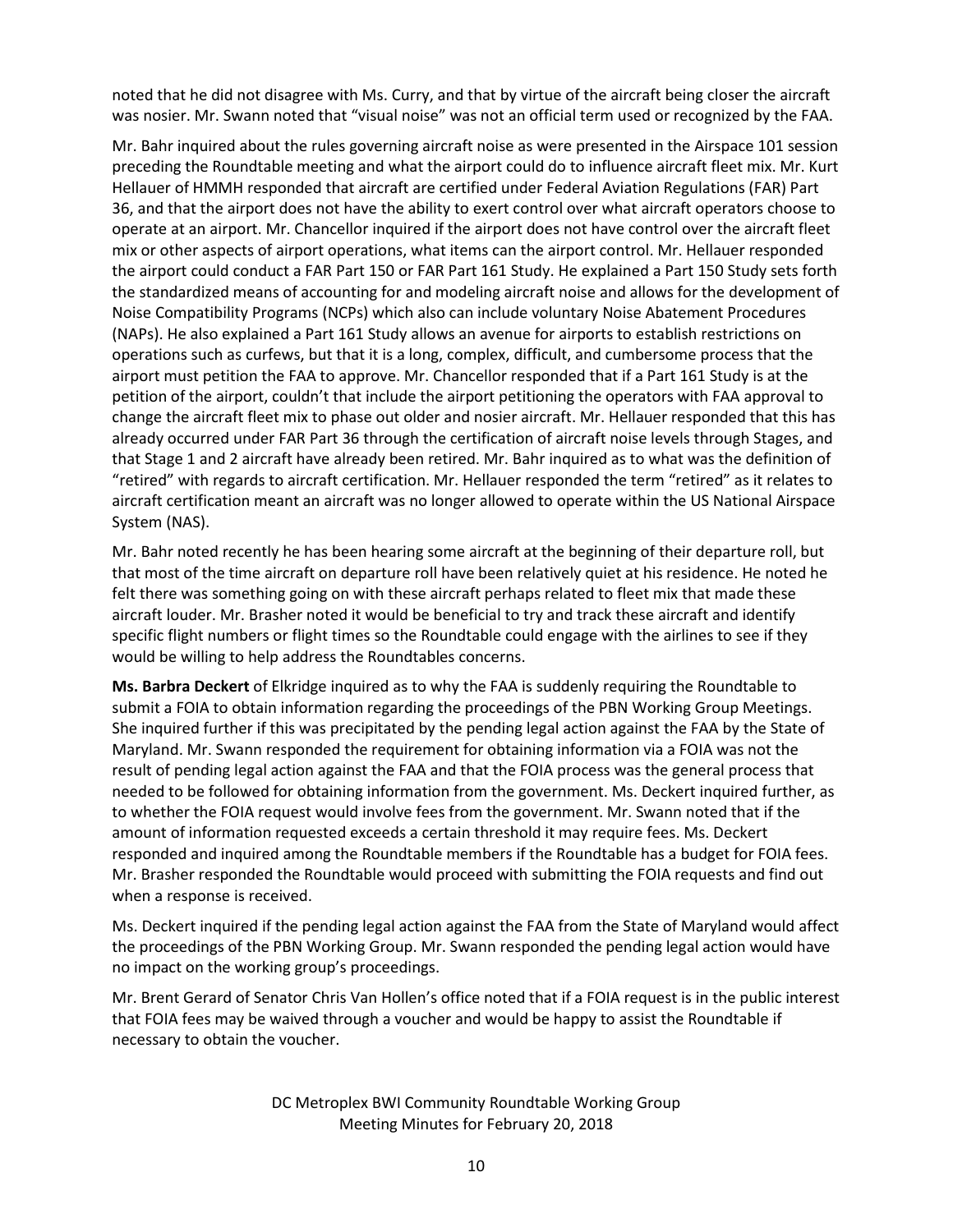## **4. Roundtable Annual Report**

Mr. Brasher moved on to discuss the 2017 Roundtable Annual Report. Mr. Brasher noted he received a lot of feedback on the report from various Roundtable members and incorporated most of that feedback into the report. However, he noted there was one substantive comment from Mr. Howard Johnson that had not yet been incorporated to which he believed there should be a full Roundtable discussion.

Mr. Johnson discussed his suggested additions to the 2017 Roundtable Annual Report. Mr. Johnson noted that the MAA is mandated by Maryland state law to work with communities to develop an Airport Noise Zone (ANZ) to mitigate and control land use as established by the Maryland Environmental Noise Act of 1974. He concluded the FAA essentially disowns responsibility for noise and other environmental concerns the agency creates by referring concerns to the airport operator, and that evidence of this is exemplified by the results of the FAA's implementation of NextGen and associated navigational waypoints.

Mr. Brasher noted he believed Mr. Johnson's comments should be included and then the 2017 Annual Report be provided to the MAA to verify the accuracy of a few items and make minor corrections. Mr. Chancellor motioned that the 2017 Annual Report be accepted after the inclusion of Mr. Howard's comments and appropriate corrections. Mr. Smith Seconded. All in favor. The 2017 Roundtable Annual Report was accepted with corrections.

## **5. Discussion of Roundtable Potential Next Steps**

Mr. Brasher moved on to discuss potential next steps for the Roundtable in addressing noise concerns. Mr. Brasher noted potential next steps were discussed at length during the January meeting, but he thought additional discussion was warranted. He noted it appears the FAA will not be presenting notional designs at the March Roundtable meeting and that this presentation will likely occur at the April meeting. He also noted the MAA has a large amount of material to present at the March meeting that addresses a variety of Roundtable requests, and that this discussion is geared toward planning what the Roundtable should do after the FAA presents the notional designs in April.

Mr. Brasher noted the Roundtable has worked through an extensive discovery process regarding flight procedure changes at BWI Marshall. He noted at the January Roundtable meeting he presented a lengthy list of potential courses of action for the Roundtable to take as next steps, but that some of these items were far outside the scope of the Roundtable. He noted this discussion represents a few of his thoughts on where the Roundtable could be working moving forward.

Mr. Brasher discussed FAA engagement with the Roundtable, and noted moving forward he was unsure what engagement with the FAA would make sense depending on what the FAA presents regarding the notional designs in April. He noted the FAA is a stakeholder in the Roundtables concerns and that to one degree or another the Roundtable will likely always want to be engaged with the FAA.

Mr. Brasher next discussed pursuing Federal legislation. He noted the DC Metroplex BWI Community Roundtable has been working with other Roundtables across the country to draft legislation that would address their concerns. He explained there is a lot of legislation and language in bills that have been proposed to address various Roundtable concerns, but they have not progressed beyond draft form. He noted that while the proposed legislative language has been helpful, it is prospective in nature and focuses on fixing problems in the future rather than addressing issues that are affecting communities now.

Mr. Brasher then discussed engaging the MAA and airlines. Mr. Brasher noted he considered this a "best practices" approach and that if there are actions the MAA or airlines could pursue that would address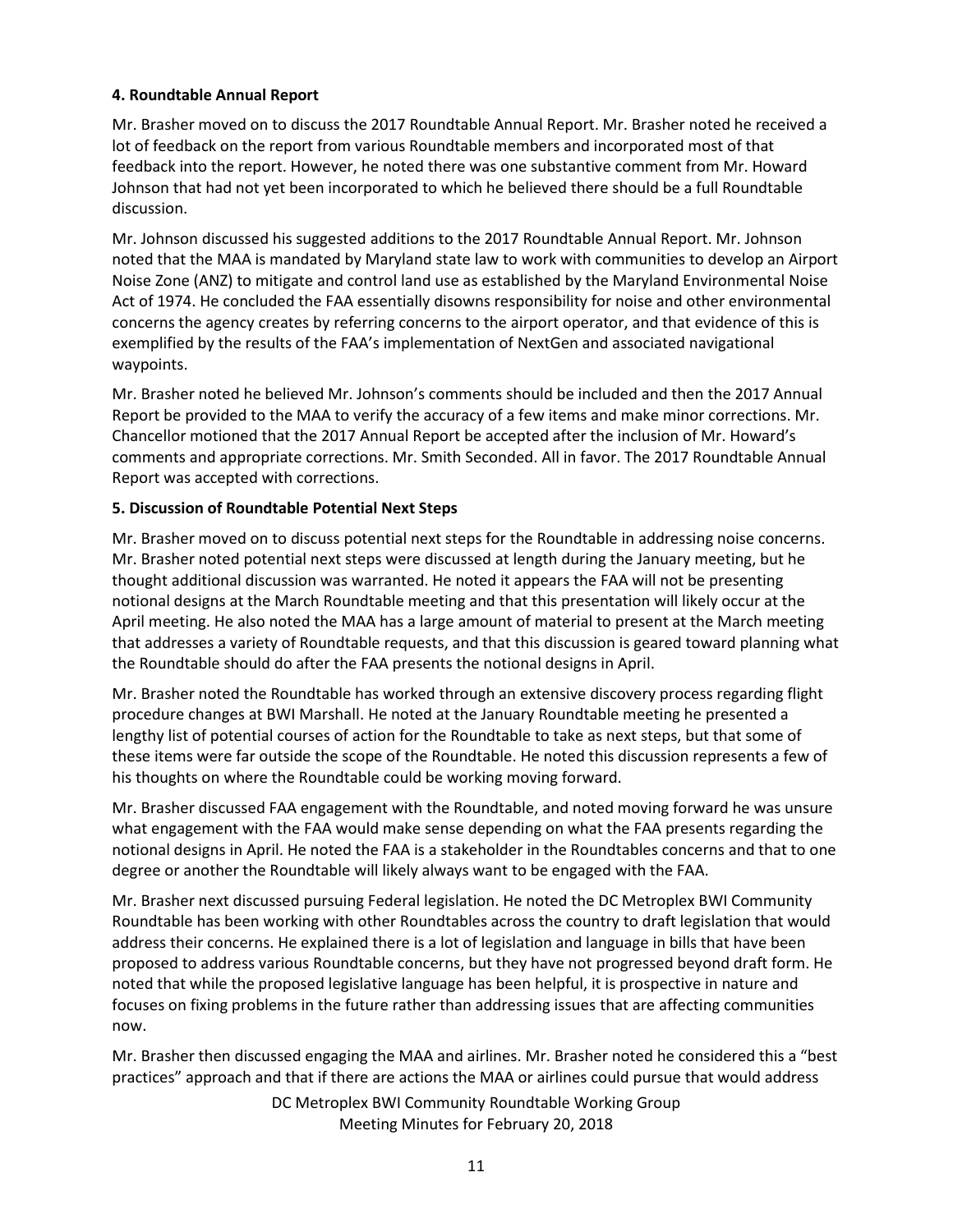the concerns of communities surrounding BWI Marshall they should do so. Mr. Brasher discussed that some airlines have noisy aircraft flying into BWI Marshall and that perhaps they could reallocate those aircraft elsewhere where it would not have as great an effect on residents. He also noted that the airlines could also be helpful in educating pilots to be more sensitive to aircraft altitudes and how that affects residents.

Mr. Patrick Daly inquired about the status of the Maryland Attorney General's (AG) counsel search or potential legal action against the FAA. Ms. Louisa Goldstein of the MAA noted she did not have an update on the status, and that the request for the Roundtable Chair to meet with the AG was still open. Mr. Brasher noted he sent an e-mail to meet with the AG but did not receive a response. Ms. Goldstein noted she called the AG's assistant regarding arranging a meeting with Mr. Brasher, and will follow up with the AG's assistant again if Mr. Brasher did not receive a response from the AG.

Mr. Brasher moved on to discuss the next item on the agenda regarding the Maryland Senate budget session. Mr. Verchinski interjected and noted before moving on he wanted to discuss the efficiency of continuing to have monthly Roundtable meetings. Mr. Verchinski noted he is becoming increasing frustrated attending each Roundtable meeting, as the meetings do not appear to be resulting in action from the FAA on addressing the Roundtable's concerns. He explained that in his opinion, the Roundtable should only meet in full if the FAA is going to present material. Otherwise, many of the Roundtable actions that are being proposed can be addressed by the Roundtables various committees offline and then brought to the attention of the Roundtable Chair or Vice-Chair when feedback on an item is required by the full Roundtable membership. Mr. Smith commented it is important to have the FAA on record that they are unwilling to respond to the Roundtable's requests, and that by having meetings monthly, the FAA's unwillingness to work with the Roundtable is constantly reinforced. Mr. Verchinski agreed, but noted that in the future, unless the FAA has something to present the Roundtable should not be meeting because the act of meeting is giving the public and elected officials the false impression that the Roundtable is making progress on having their concerns addressed.

Mr. Chancellor noted he agreed with Mr. Verchinski and wanted to add the Roundtable has three committees, legislative, technical, and communications. He explained the communications and legislative committees still have roles to play in helping to conduct community outreach regarding the Roundtable's concerns and draft legislation. He noted he is concerned about the technical committee, however, as the technical committee has already made a simple recommendation for the FAA to revert to prior flight paths and that whatever solution the FAA develops to address those recommendations is the FAA's solution and not the Roundtable's. He noted that going forward any work done on the technical front should be reviewed against the work of other Roundtables, looking at the resources they have found to be necessary for adequate technical support. Mr. Chancellor concluded by noting that moving forward, the Roundtable should look at the work other Roundtables have done around the country on technical issues that have been successful and cautioned against the Roundtable generating new recommendations to the FAA from a technical perspective.

Mr. Brasher noted that despite the lack of progress from the FAA, he believed there is still a role for the Roundtable to play by meeting monthly. He highlighted that Mr. Gerard from Senator Van Hollen's office is in attendance, and shows having monthly meetings provides an outlet for the Roundtable to communicate with elected officials. He also noted that the Roundtable also serves as an outlet for various communities and the general public to express their views on aircraft operations in and around BWI Marshall and also aids the MAA as it helps to augment the MAA's existing complaint process. Mr. Brasher concluded by stating that while the Roundtable should consider not meeting monthly, he still believes the Roundtable should continue to meet regularly as the group has an important role to play and there is still engagement to take place between the Roundtable and the FAA in the months to come.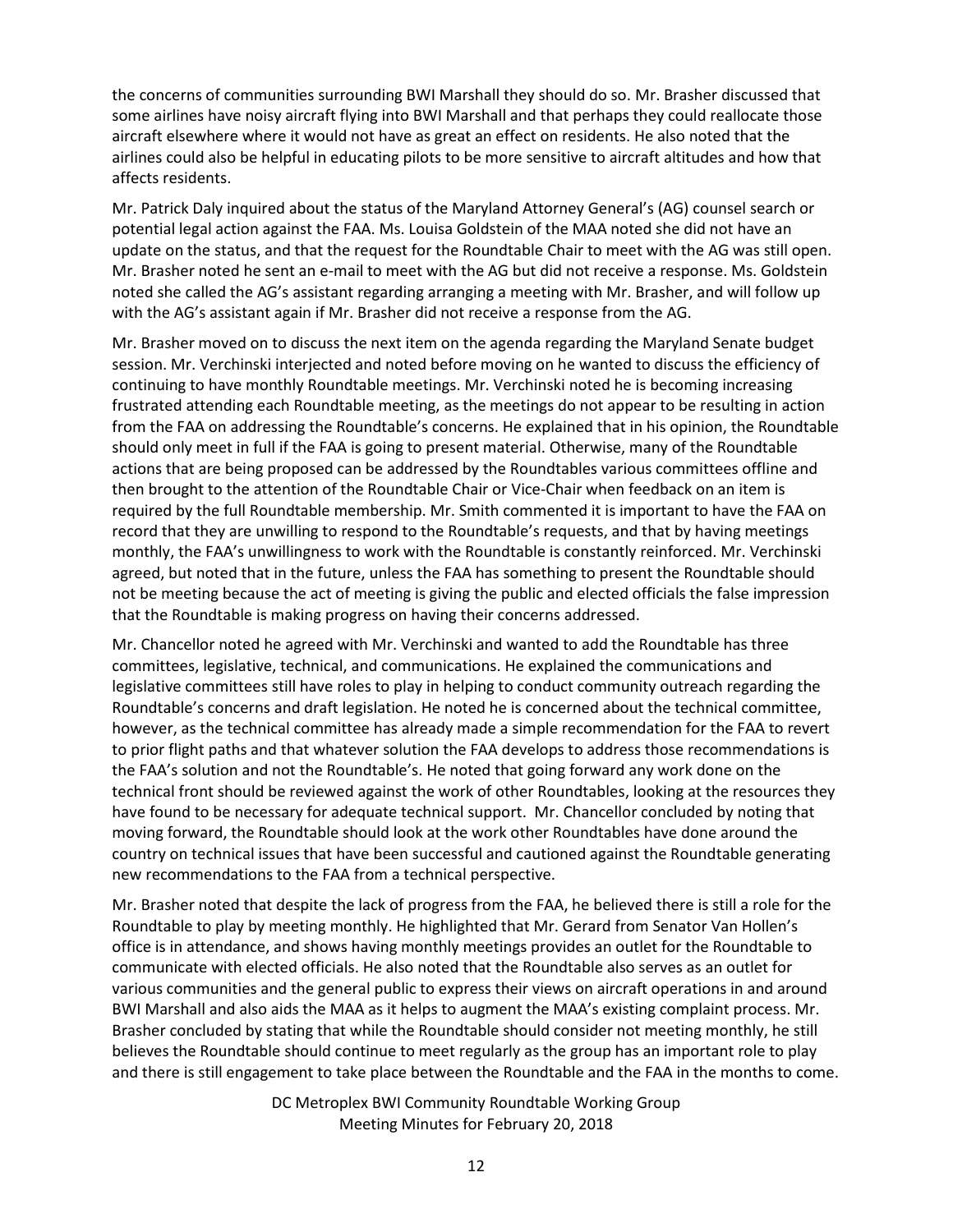Ms. Curry noted that she believed Roundtable meetings need to be more productive. She explained there are times where it feels as if the Roundtable is not making progress and being entertained with a presentation on information to which the Roundtable already knows. She also explained that there have been long delays in waiting for some information, such as the next FAA presentation from the PBN Working Group, which pose challenges in making progress such as what the Roundtable has planned for upcoming meetings in March and April. Mr. Brasher responded and highlighted that the MAA has a number of items they plan to present at the March meeting, and that the FAA will be returning to present the notional designs at the April meeting. He noted in the meantime, the Roundtable would need to decide how they should pursue potential courses of action and determine if those should be pursued now or wait until after the FAA presents in April. Mr. Verchinski responded and noted he believed personally with items such as the FAA Reauthorization Bill, these items need to be pursed sooner rather than later or else the opportunity to have an impact will be missed. Mr. Brasher agreed with Mr. Verchinski, and moved to discuss a report of the Maryland Senate budget sessions presented by Ms. Curry.

## **6. Maryland Senate Budget Session Report**

Ms. Curry provided a report on the Maryland Senate Budget and Taxation briefing on BWI Marshall Noise and the MAA's explanation of Metroplex and NextGen. Ms. Curry noted the briefing took place on Thursday February 1 and that five Roundtable members attended the briefing. The Roundtable attendees included Ms. Reese, Mr. Toler, Mr. Chancellor, Ms. Curry, and Mr. Verchinski. Ms. Curry noted the briefing was recorded and that she can provide details of how to access the briefing to those interested at the conclusion of tonight's Roundtable meeting.

Ms. Curry provided observations on the briefings, and noted that Mr. Paul Shank discussed on record that BWI Marshall Aircraft operators do not benefit from NextGen departures, prefer vectoring on departure, do not believe NextGen works, and believe arrival flights could fly at greater altitudes. Ms. Curry also noted Mr. Shank expressed that he believed the FAA's main operating concerns are resulting in recent efforts to change BWI Marshall procedures and that a majority of complaints from residents in Columbia is the result of changes in procedures that have concentrated aircraft flight paths.

Ms. Curry highlighted that some of the slides prepared by MAA for the briefing were misleading, and that they were inadequate at showing changes in aircraft flight paths and concentrations during the pre and post-NextGen periods. Ms. Curry presented graphics from the 2017 Roundtable Annual Report that she noted the Roundtable better depicted the changes in pre and post-NextGen flight paths.

Ms. Curry noted that the Senators are concerned about their constituents and are hearing from them in growing numbers. She explained the Senators want to make things better, and that they themselves are affected by noise.

Ms. Curry specifically mentioned some comments and questions from Senator Edward Kasemeyer. She noted Senator Kasemeyer asked the MAA representatives in attendance what they could do to help and if the MAA thought it was possible for the MAA to revert to historical flight paths. Ms. Curry noted Mr. Shank responded, and indicated he thought reversion was possible, but that there was not much more the MAA could do to help the Roundtable. Ms. Curry noted Senator Kasemeyer responded the Roundtable had provided the Senate committee with ideas on how the MAA could help and that the MAA should look further into how they may be able to help. Following the briefing, Ms. Curry noted she spoke with Senator Kasemeyer and informed him reversion was possible based on FAA activities in Phoenix, of which he was not aware.

DC Metroplex BWI Community Roundtable Working Group Ms. Curry noted that the Roundtable is sending out a thank you to the Senators whom were in attendance at the meeting and that they will be having a follow up meeting with them to provide

Meeting Minutes for February 20, 2018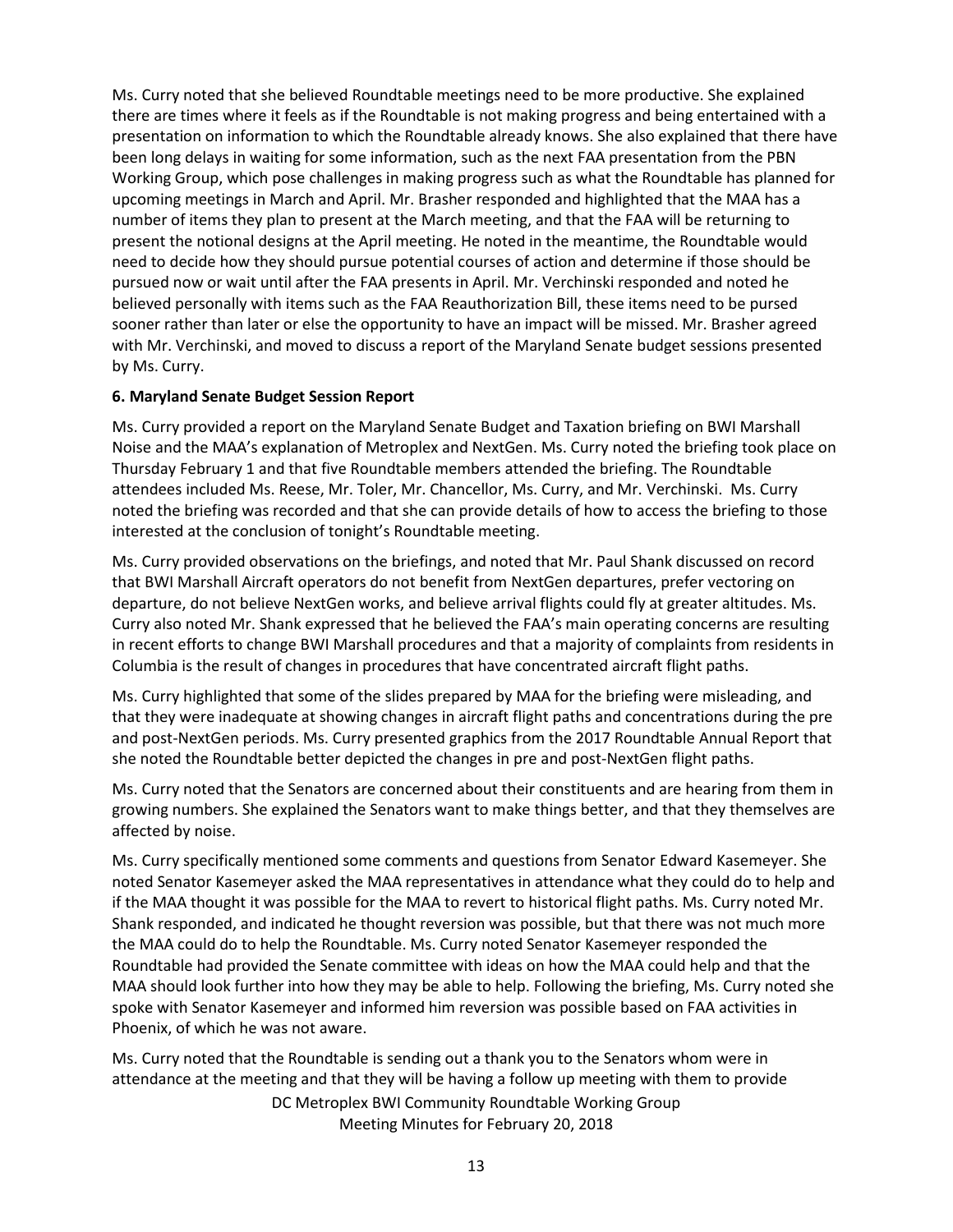additional materials regarding NextGen changes and provide additional suggestions on how they can help the Roundtable. She highlighted that the Maryland Senate budget briefing was only one instance of the many activities the Roundtable is working on that reach beyond each monthly Roundtable meeting.

Ms. Reese commented that during the hearings on February 2, Senator James DeGrange questioned Mr. Shank regarding flights exceeding 85 decibels (dB) over the Annapolis peninsula. Ms. Resse inquired if Mr. Shank recalled his response to the question. Mr. Shank responded he recalled he was not aware of that particular noise level but subsequently was made aware of a report containing that noise level on the Annapolis peninsula. Ms. Reese noted she met with Senator DeGrange the night before the February 2 hearing, and discussed a noise monitoring report for her residence that contained noise levels exceeding 85 dB which Senator DeGrange found difficult to believe. Ms. Reese noted she did not have the report for her residence on hand, but that the report shows multiple events exceeding 65 dB, with many as high or higher than 85dB. Mr. Shank responded that while he was not aware of the 85 dB reported noise level at Ms. Reese's residence, he made clear at the budget briefing that the 85 dB noise level was likely from a single noise event and was not associated with the Day-Night Average (DNL) sound metric the FAA uses for evaluating noise impacts. Mr. Shank noted he understood Ms. Reese's concerns, and that he did not try to marginalize the noise issues affecting the Annapolis peninsula. Mr. Shank concluded by stating that in the briefing he felt he made clear that the high noise levels reported at Ms. Reese's residence may have been on a single event level, and may have been attributed to community noise factors.

Ms. Reese explained that she was not happy with Mr. Shank's responses to Senator DeGrange's questioning at the budget briefing, and that the responses contradicted the results of the noise monitoring report at her residence. Mr. Shank responded he believed he answered the question. Ms. Reese replied that Mr. Shank did answer the question, but that Mr. Shank answered the question incorrectly and is concerned the Senators were briefed inaccurately. Ms. Reese requested Mr. Shank follow up with Senator DeGrange and amend his testimony to more accurately reflect the results of the noise monitoring report at her residence.

Mr. Shank noted he appreciated Ms. Reese's request and that he would follow up with Senator DeGrange accordingly. Ms. Reese commented that Mr. Shank also responded to Senator DeGrange that the reported 85 dB noise level at her residence might have been the result of a noise monitoring application on someone's phone. Mr. Shank noted he mentioned phone based noise monitoring applications and other environmental factors that could have led to the high reported noise level. Ms. Reese responded that these statements were disqualifiers and that Mr. Shank was told in advance that there was a noise monitoring report for a member of the Roundtable where there were recorded 85 dB noise levels. Ms. Reese also noted Mr. Shank's discussion of the DNL noise metric approved by the FAA was not effective at answering Senator DeGrange's questioning and that his overall responses dismissed the impact of the high noise levels detailed in the noise monitoring report from her residence.

Mr. Shank noted he again appreciated Ms. Reese's comments and that he will clarify his response regarding the noise monitoring report at Ms. Reese's residence with Senator DeGrange. Mr. Shank also explained that in his response to Senator DeGrange, he did refer to hand-held recorder devices as multiple Roundtable members have discussed these recordings in prior Roundtable meetings. Mr. Shank concluded that Senator DeGrange did not specifically state the recorded 85 dB noise level was from the noise report at Ms. Reese's residence and that had the Senator identified the report, he would have better understood the context of the question and been able to better remember details from his review of the report.

DC Metroplex BWI Community Roundtable Working Group Meeting Minutes for February 20, 2018 Ms. Reese requested that the next time Mr. Shank is testifying regarding the Roundtable's noise concerns that reports such as this should be at the forefront of his mind. Ms. Reese noted the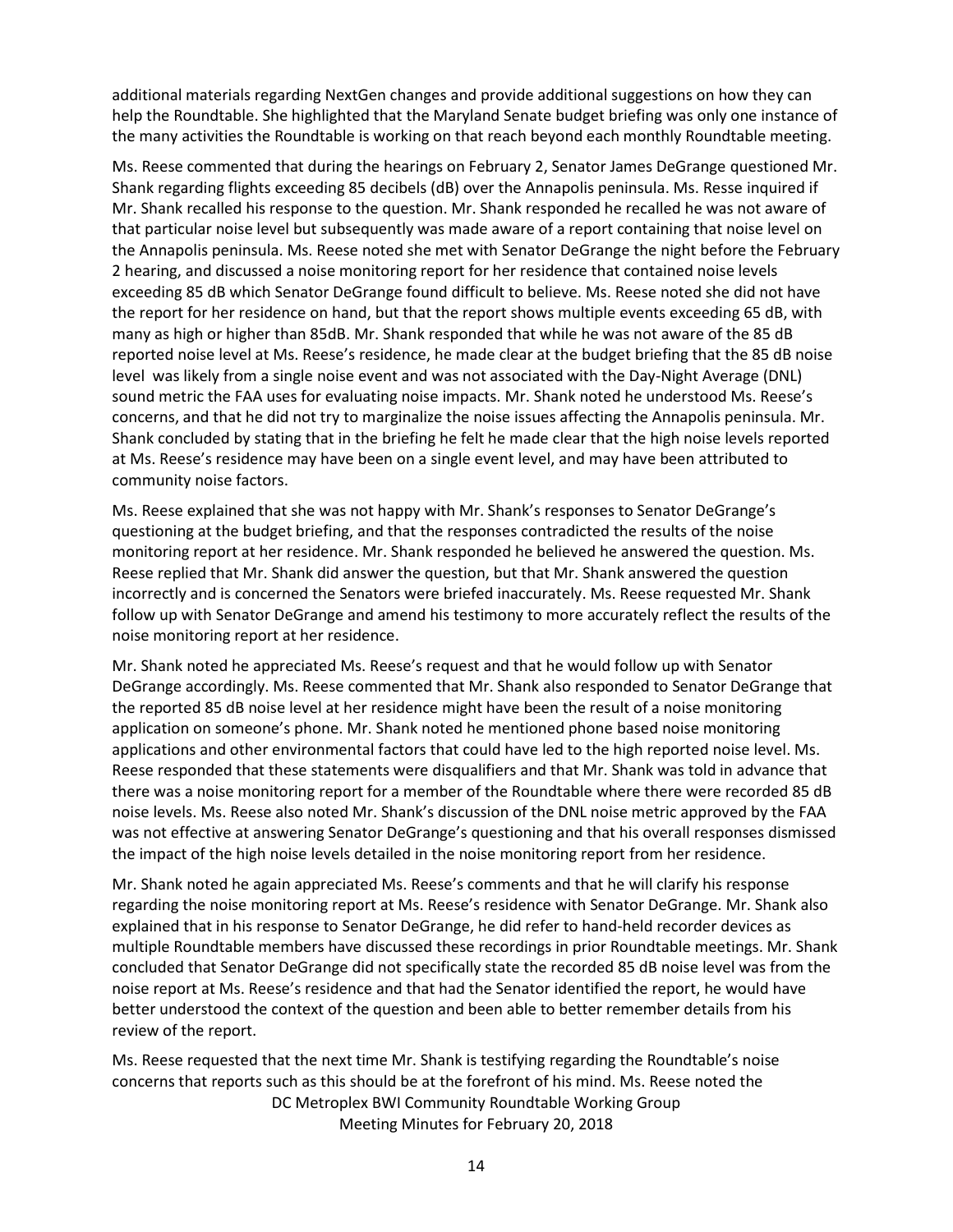Roundtable's opportunities to meet with elected officials are highly limited and should be used to the maximum extent possible to advocate for the Roundtable's concerns. Ms. Reese also noted that Senator DeGrange called her a liar prior to Mr. Shank's testimony, and that he did not believe the reported noise levels in the noise monitoring report at Ms. Reese's residence were accurate. Mr. Shank responded he was not aware of Senator DeGrange's interaction with Ms. Reese prior to his testimony and that he would follow up with Senator DeGrange as a courtesy to ensure he understood the results of the report were accurate.

Ms. Caroline Levinole inquired about a graphic presented at a prior Roundtable meeting that showed the noise level generated from one large aircraft event at 65 dB DNL was equivalent to 10 medium sized aircraft events at the same noise level. Ms. Levinole was curious how much louder an event of 85 dB DNL would be than an event of 65 dB DNL. Ms. Levinole noted that she believes that since procedures have changed at BWI Marshall that she is experiencing noise levels which far exceed 65 dB and that this is not reflected by the Noise Exposure Map (NEM) prepared by the MAA to represent 2014 operations. Ms. Levinole concluded by inquiring that if the noise monitoring report at Ms. Reese's residence is correct and there were noise events recorded at 85 dB, how much greater would that event be than if it were to have occurred at 65 dB. Mr. Shank responded that the 85 dB noise level identified in the noise monitoring report for Ms. Reese's residence was associated with a single reported event. He explained the noise levels detailed in the report are also converted to the FAA noise metric, which is not associated with a single noise event or aircraft. The FAA noise metric is the average of daytime and nighttime noise events and was detailed in the noise monitoring report for Ms. Reese's property to be 49 dB DNL. Mr. Shank highlighted that there were individual events in the report that had higher noise levels than 65 dB at on a single event level, but that the cumulative daytime and nighttime average of the noise levels in the report did not exceed 65 dB DNL. Mr. Shank explained 65 dB DNL is the noise threshold established by the FAA at or above which the FAA will consider a property as mitigatable. Ms. Reese responded and noted that Ms. Levinole's comments reflect why Mr. Shank's testimony was of great importance, since the Maryland Senators do not care about the FAA's metrics but instead care about how sound disrupts their constituents.

## **Deliverables:**

 MAA Mr. Paul Shank to follow up with Senator DeGrange regarding testimony at the Maryland Senate Budget and Taxation briefing on BWI Marshall Noise regarding the noise levels recorded at Ms. Reese's residence

## **7. Federal Legislative Efforts Update**

Mr. Brasher moved to discuss the legislative committee's progress on developing draft legislation for potential inclusion in the upcoming FAA Reauthorization act. Mr. Brasher noted there has been a lot of proposed draft legislation over the past few years as it relates to the FAA Authorization act, but that most of the legislation does not address the problems being faced by communities surrounding BWI Marshall. He noted the Roundtable has received comments from community members involved with the noise issues at Boston Logan International Airport (BOS) as well as some of the initiatives being worked by the Montgomery County Quiet Skies Coalition (MCQSC). Mr. Brasher presented the proposed draft legislation developed by the Roundtable and that the legislation could fit into the FAA Reauthorization Act in Section 419. Mr. Brasher highlighted that the draft legislation works to change the FAA's mission statement to include protecting the public from the detrimental effects of aircraft operations such as pollution and noise in addition to promoting the safety and efficiency of the NAS. Mr. Brasher also explained that the draft legislation also includes language to restore aircraft dispersion and altitudes for arrival and departure aircraft.